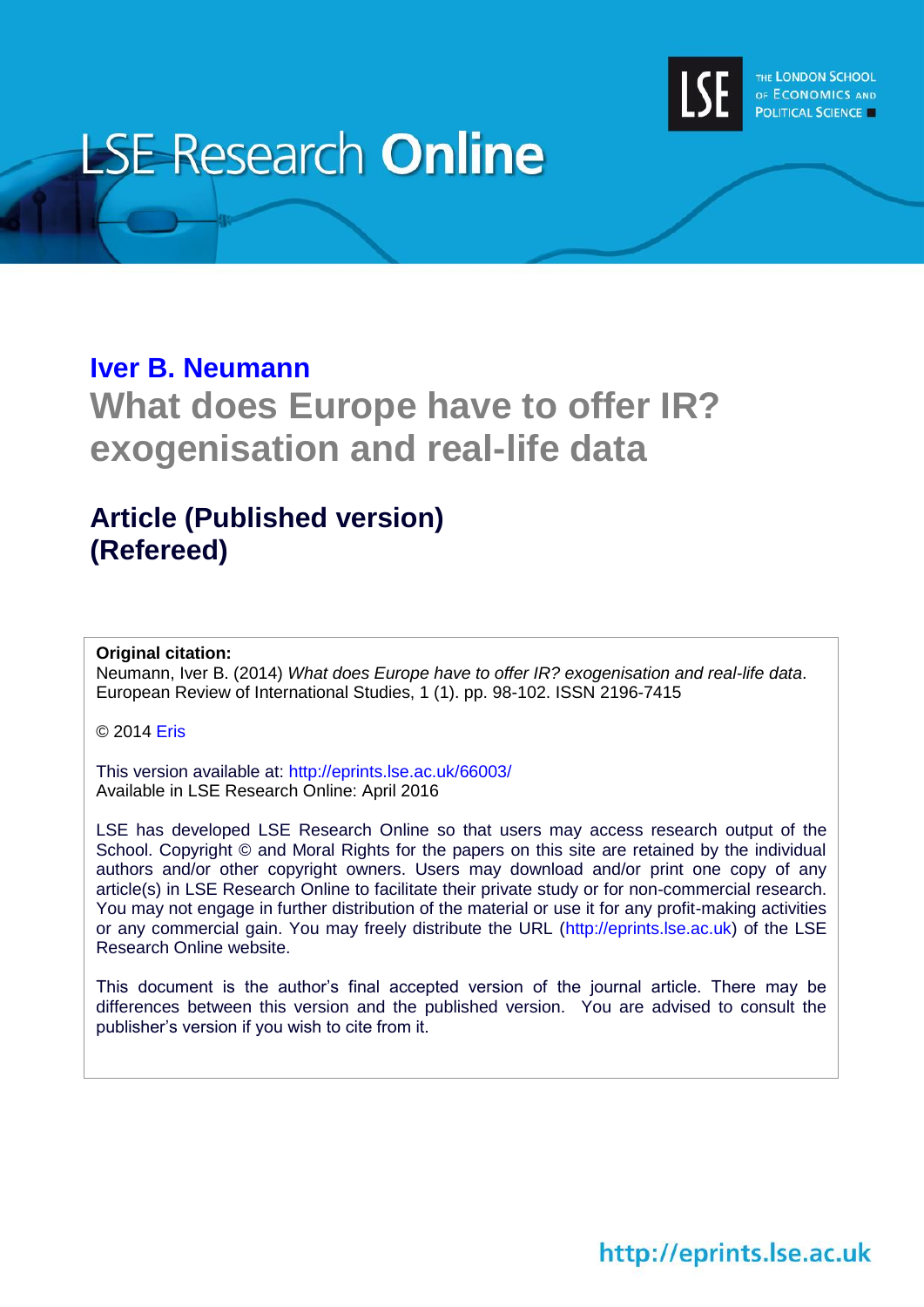## **What does Europe have to offer IR? Exogenisation and real-life data**

#### *Iver B. Neumann*

London School of Economics and Political Science, and Norwegian Institute of International Affairs (NUPI)

Knowledge production takes many forms. The ones where I have decided to spend my life were institutionalised around the turn of the last century, under the name of social sciences. International relations arose in Europe as a particular constellation and mix of already extant knowledge traditions. As a result of the Nazi takeover in Germany and the Second World War, the hegemony of the discipline moved across the water to the United States, where it was almost subject to another social science with another history, namely Political Science. What Europe, and particularly Britain, where the discipline has maintained the strongest institutionalised autonomy, may offer IR today, is an escape from that hegemony. In this article, I will concentrate on two concrete ways in which this may be done, one conceptual and one methodological.

## Conceptual offer: Studying the changing state

In a long list of *anni horribili* for IR under US hegemony, the outstanding one is arguably 1965.*<sup>1</sup>* In that year, David Easton published two functionalist books where he argued that political science should bracket the question of what a state was, and rather focus on what already existing institutions of government did in response to external demands.<sup>2</sup> This was clearly a plea for policy relevance, for the underlying concern was how political scientists could help government officials perform better. It was also a blatantly reductionist programme. First, the area of validity of the framework proposed by Easton turned out to be democratic systems. If the relationship between state and society and the competition between parts of government follow other logics than the democratic one, Easton's approach is of very limited value. I found this out to my cost when I started my career and tried to apply standard political science models to the study of the Soviet Union. It did not work. The second reason why Easton's influence on political science was so damaging was his exogenising of the state. Easton reduced to a given assumption what should have been the

Neumann: What does Europe have to offer IR?, ERIS Vol. 1, Issue 1/2014, pp. 98–102

This paragraph draws on my inaugural lecture at the LSE, 13 February 2013.

<sup>2</sup> David Easton, *A Framework for Political Analysis* (Englewood Cliffs: Prentice Hall, 1965); David Easton, *A Systems Analysis of Political Life* (New York: Wiley, 1965).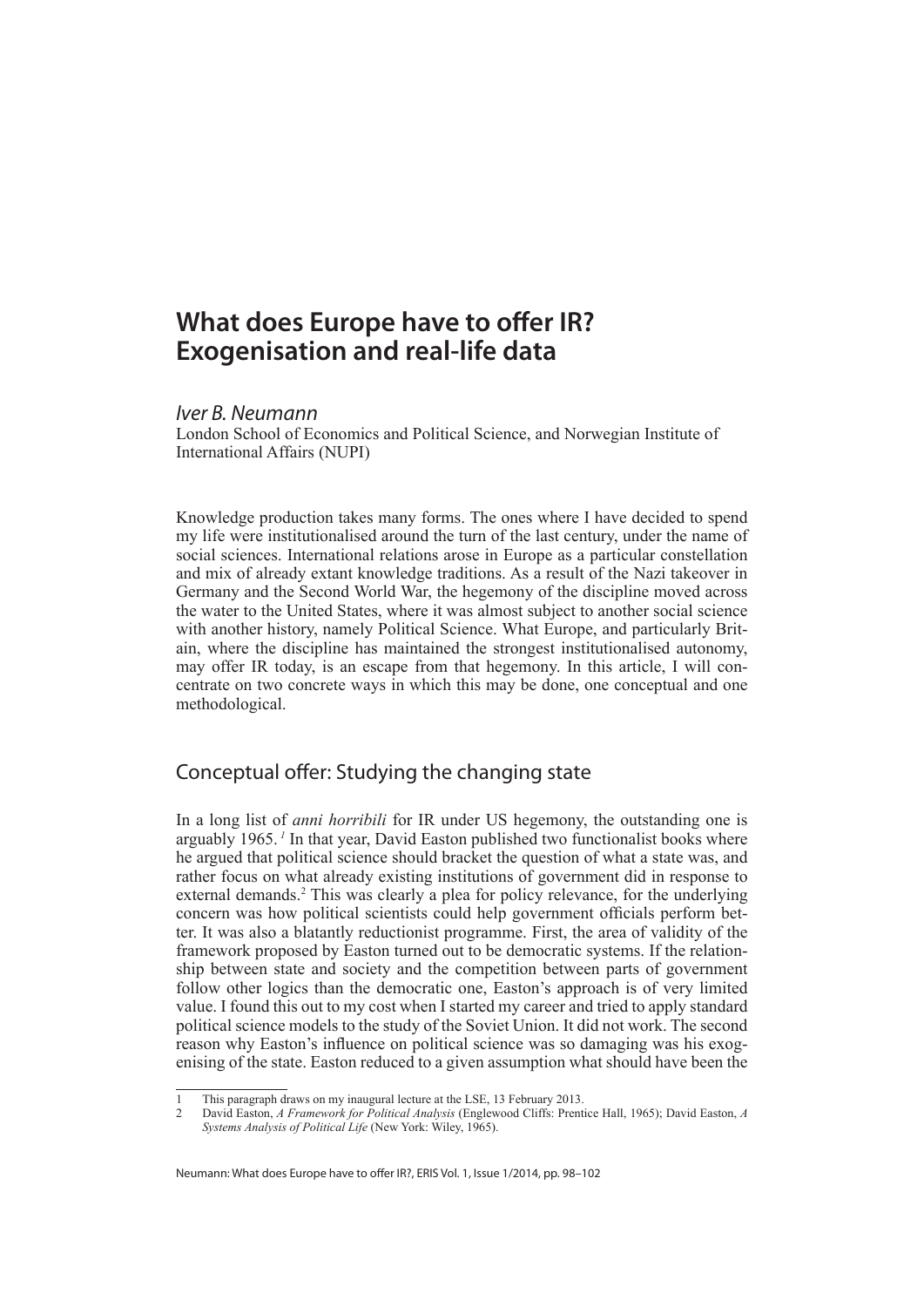very focus of political inquiry, namely how there may be such a thing as a state, or a polity for that matter, in the first place. American and global political science was, seemingly indelibly, marked by Easton's reductionism. In the case of the US, Easton basically moved social inquiry back to what it had looked like before the arrival of exiled European intellectuals in the 1930s for, as John Gunnell<sup>3</sup> has demonstrated, American political discourse traditionally did not know the concept of the state. In Europe, the recoils from Easton's salvoes served to play down the significance of state theory. As a result, the important questions of what makes states and relations between states possible in the first place were pushed into the background by intellectually less but bureaucratically more interesting questions about how specific institutions and humans relate to one another inside a political system that is simply treated as a given. This is an historical loss for Political Science, which is supposed to have the state as its central object of study. Indeed, in German, as well as in the Scandinavian languages, the discipline is known as *Staatswissenschaft/Statsvetenskap/Statskundskab/Statsvitenskap* – the study of (or knowledge about) the state. Easton's move was an attack on the European roots not only of Political Science, but on the social sciences in general, for the state remains central to our understanding of large-scale social life, historically as well as contemporaneously.

With the rise of globalisation, the nature of the state is changing.<sup>4</sup> If the study of the *modi operandi* of states is still central to our understanding of IR, if states are different in this regard, and if they are changing at that, then it stands to reason that any attempt at grasping changes in global politics must start by treating the state as a phenomenon to be studied, and not as a given entity. To put it in American English, the state cannot remain an independent variable, it must be exogenised and studied as a dependent variable.

There are only three ways to go about this. We may study states historically, we may study them comparatively, and we may study imagined states. Let us bracket the latter possibility and focus on the two former. They were already the key approaches to the study of social life suggested by the likes of Durkheim and Weber. They were both historical thinkers, and matters historical dominate their work. They remain the acts to follow. Key early IR scholars were acutely aware of this, and behaved accordingly. E. H. Carr was decisively influenced by German social science, mainly through the towering figure of the early sociologist of knowledge, Karl Mannheim.<sup>5</sup> Morgenthau was a Weberian.<sup>6</sup> We cannot simply follow Henry Ford, and treat history as if it were mostly bunk. That would cut us off from studying most relations between polities, for these are to be found in the past.

## Methodological offer: Real-life data

<sup>3</sup> John Gunnell, *Imagining the American Polity: American Political Science and the Discourse of Democracy* (University Park, PA: Pennsylvania State University Press, 2004).

<sup>4</sup> Iver B. Neumann & Ole Jacob Sending, *Governing the Global Polity* (Ann Arbor, MI: University of Michigan Press, 2010).

<sup>5</sup> Susan Stedman Jones, 'What Does Durkheim Mean by "Thing"?' in *Durkheim:Critical Assessments of Leading Sociologists*, Vol. 1, pp. 300-312 (London: Routledge, 2001 edition)

<sup>6</sup> Michael C. Williams, 'Why Ideas Matter in International Relations: Hans Morgenthau, Classical Realism, and the Moral Construction of Power Politics', *International Organization*, Vol. 58, Issue 4 (2004), pp. 633–65.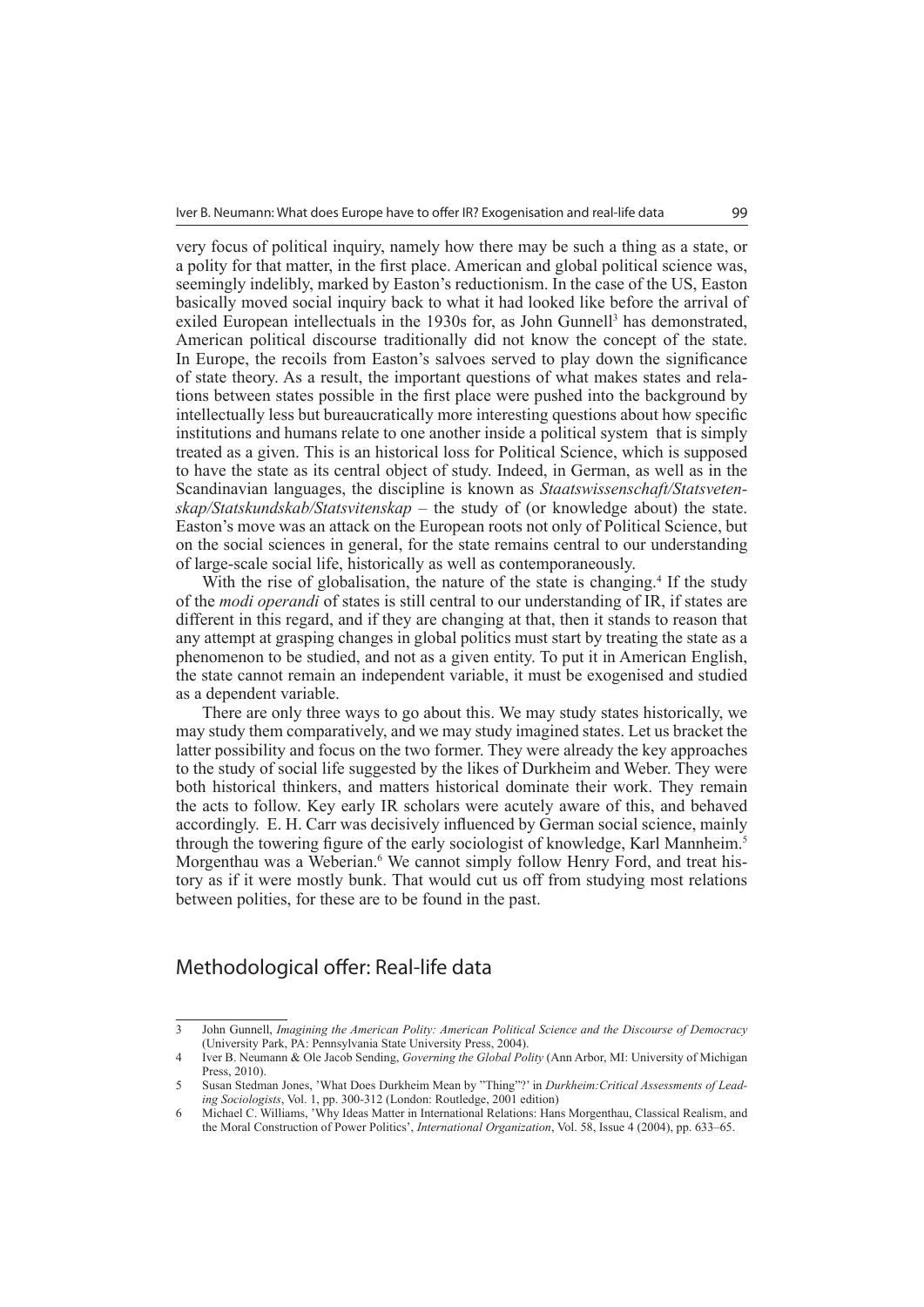If our object of study should be political and social life involving a plurality of polities, and if the state remains central in this regard, the next question would have to be *how* to study these relations. If the first major thing Europe has to offer IR is the study of the full gamut of cases, the second is a set of methodologies for studying extant relations. We should not begin by assuming this and assuming that. We should analyse the exchanges between the rulers and the ruled. These are mostly textual exchanges. We should mingle with policy makers – state-employed or otherwise – and find out what they are doing, what they think they are doing, and the difference between the two. As Weber<sup>7</sup> put it, 'The dilettante differs from the expert  $[...]$  only in that he lacks a firm and reliable work procedure'.

This is another regard in which American hegemony in IR has been destructive. These days, methodology has basically become a question of how to count. Counting is fine. Correlations are interesting. They do not, however, help much in our understanding of what politics means to those involved. Quantitative methods are nice for the scholar who sees her calling in furnishing the powers that be with data that may be used to engineer social relations. They are not necessarily so nice if we want to understand the logic of social relations. That is a quantitative system. The problem is that scholars who work qualitatively have a tendency to duck questions of methodology. We do not take our forays into the social seriously enough to maintain a running conversation about how to do it.

For this reason, I believe that it is the blossoming of political anthropology that keeps the classical study of politics alive.<sup>8</sup> If we go to the classics of political theory, we find a focus on the preconditions for political order and a focus on how that order is maintained. Present-day political scientists seem to have forgotten about preconditions. With very few exceptions, they take the existence of particular institutions, or the need to create them, as a starting-point of analysis. To take an example, they study how elections are held and how they should be held, and who wins, but not why they are held, and how they interact with other social practices. An anthropologist would find it interesting that donors spent around \$1 billion on the Congo's firstever election in 2006 and would concentrate on how that event reflected and changed social processes. A political scientist would ask if the election adhered to established practices that have emerged elsewhere, which parties ran, and who won. Anthropologists focus on the constitutive, political scientists on the outcome. Anthropologists tend to define politics as a question of who we are, political scientists tend to define it as who gets what, when, how. In the terms of classical political theory, anthropologists focus on the preconditions for political order, and political scientists on how that order is maintained.

Ian Hacking<sup>9</sup> problematises modes of knowledge as what he calls styles of reasoning. Styles of reasoning are characterised by the objects that constitute the world

<sup>7</sup> Max Weber, 'Science as Vocation' in H.H.Gerth & C. Wright Mills (eds.), *From Max Weber: Essays in Sociology* (New York: Oxford University Press, 1946 edition), pp. 129–156. Available at <https://docs.google.com/vie> wer?a=v&q=cache:mPSTU8MQuAAJ:mail.www.anthropos-lab.net/wp/wp-content/uploads/2011/12/Weber-Science-as-a-Vocation.pdf+max+weber+science+as+a+voccation&hl=no&pid=bl&srcid=ADGEESiXuTOn6 T7f0zJ6vj5XnlATX5QXXn0v7cSOd8ST3V9nH62cNx9cmcb1B1yVM-I2mLicqXYonUUSXqXxxudvY\_LR DImL41Oy5g1n2lBEjE2FdYeZNgPrGTfCeQGl8e20vaTJtiVd&sig=AHIEtbRqm49\_nsFWw4nHgCTaKTFpGg8scQ, accessed 20 January 2013.

<sup>8</sup> Iver B. Neumann, *At Home with Diplomats: Inside a European Foreign Ministry* (Ithaca: Cornell University Press, 2012).

<sup>9</sup> Ian Hacking, *Historical Ontology* (Cambridge, MA: Harvard University Press, 2002).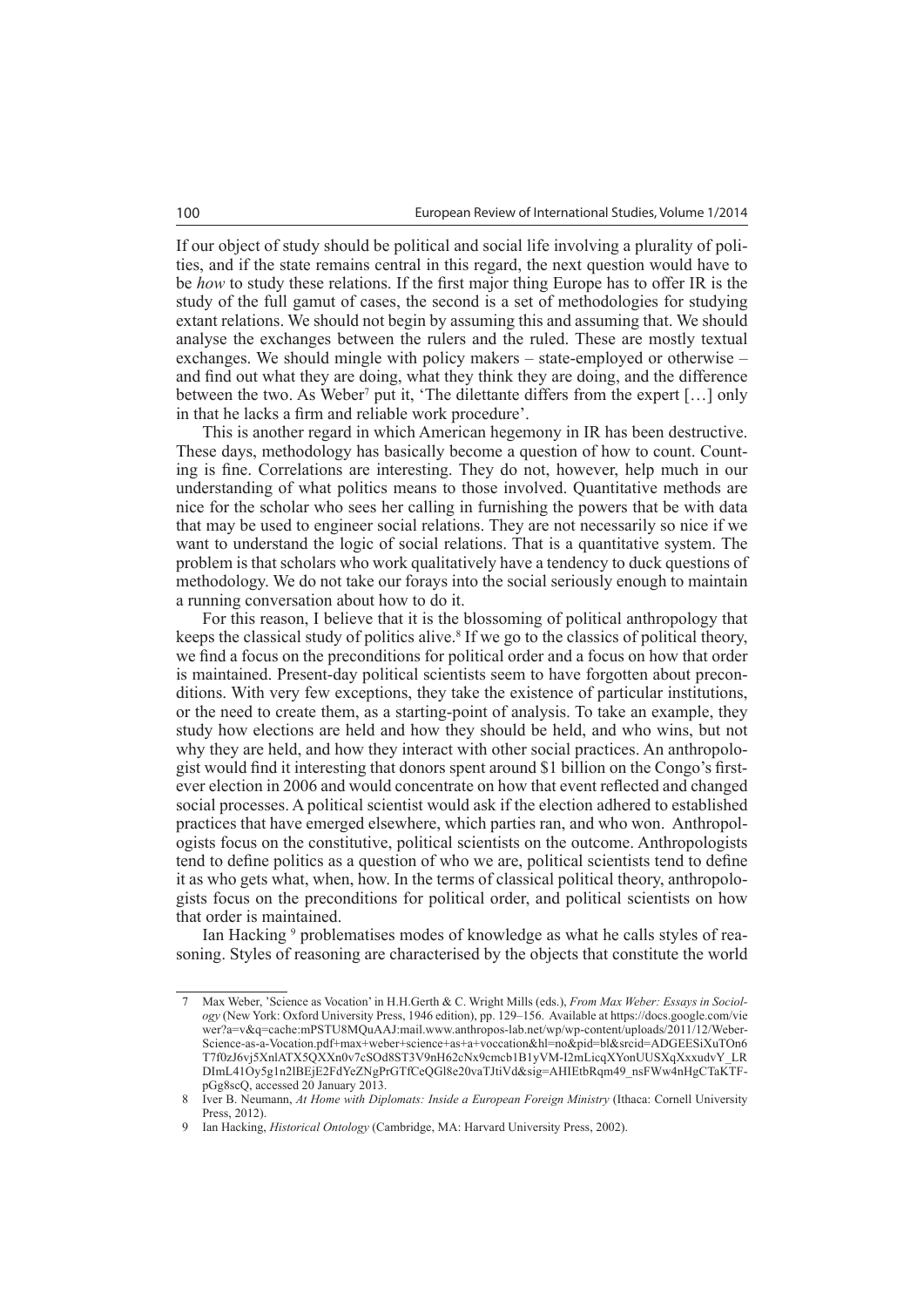to be known, preconditions for making truth claims, and 'criteria of proof and demonstration'  $10 -$  that is, an ontology, an epistemology, and a methodology. The difference in object of study (constitution v outcome) reflects an ontic difference between seeing the social world as emergent, like most anthropologists, and seeing it as structurally given or in terms of methodological individualism, like most political scientists. This ontic difference is tied in with how the two disciplines lean towards different epistemological commitments (in Weberian terms, understanding v explanation) as well as towards different methodologies (some variant on the phenomenological themes of intent and reflexivity v defining the object as a 'dependent variable' to be studied by other stuff that is held to be invariant – independent variables).

Political science started, back in the seventeenth century, as a state-induced science of governing people. Small wonder that relations to the state are doxic, and small wonder that the discipline's gaze is top-down. This disciplinary closeness to the subject matter and to the state is a problem in its own right. Not so with anthropology, which was a bottom-up project, concentrating on 'the native's point of view' (this undertaking was also financed by the state, who wanted knowledge about the natives which could be used, but never mind that; the point for now is how these two disciplines spawned different ways of producing data about the social). The differences between the two disciplines may be summed up as follows:

|              | Anthropology           | Political science         |
|--------------|------------------------|---------------------------|
| Ontology     | Reality constructed    | Structure or agents given |
| Epistemology | Constructing knowledge | Excavating truth          |
| Methodology  | Reflexivity            | Identify means and intent |

Matrix one: Ideal-typical styles of reasoning in anthropology and political science

I would argue that we need a lot more anthropology-style work in IR, and that we have a glut of political science-style work. Since the mismatch between the two is stunning in the US, whereas it is fairly balanced in Europe, it stands to reason that Europe has something to offer in this regard.

## Conclusion

IR is a social science. The social consists of relations between individuals and groups. These relations may be studied in a number of different ways, but they cannot simply be assumed. That would not be a social way of studying the world, and so it would not count as a fully *social* science approach to the world at all. IR must be placed on a sounder footing in terms of what our objects of study should be, as well as in terms of how we should study those objects of study. Europe, and by 'Europe' I mean in this regard not least our institutional publication outlets – *European Journal of Inter-*